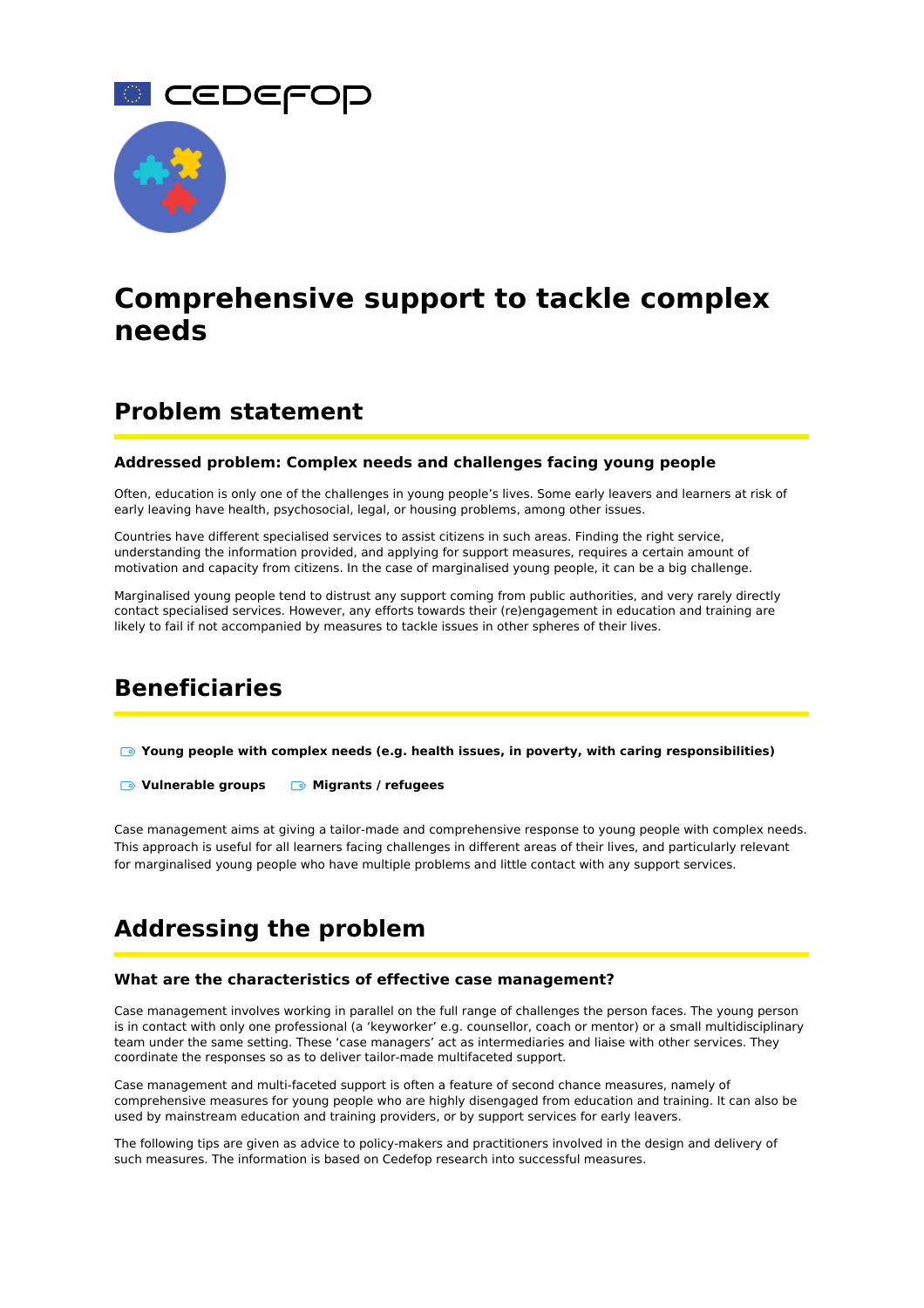# **Tip 1: Build a trusting relationship between the young person and the keyworker (e.g. a counsellor, coach or mentor)**

One-to-one contact and building a trusting relationship is at the core of case management. The development of such a relationship requires time and frequent contacts with the learner. The nature, frequency and length of contacts need to be tailored to the needs of the learner. Contacts should continue until there is a stabilisation of the personal situation of the young person. Support can be provided alongside formal learning and extended to after the learner has completed training.

# **Tip 2: Train the keyworker (e.g. a counsellor, coach or mentor)**

Training is important for the keyworker (e.g. counsellor, coach or mentor) prior to starting to work with young people. This is particularly important for volunteer mentors, e.g. students, or volunteers from the community.

# **Tip 3: Establish cooperation channels with other relevant services and measures**

The keyworker coordinates the different services needed to meet the learner's individual needs. This involves cooperating with health services, social services, legal advisers, debt advisers, youth services, public employment services and other entities, as well as education and training providers. The use of formal protocols for the referral of young people can help to ensure that no young person 'slips through the net'.

The fact that the keyworker is the one referring the young person to a certain service, when compared to someone who has limited contact with the learner, increases the chances that the visit actually takes place.

# **Expected outcomes**

#### **Outcomes of case management**

Case management and multi-faceted support helps to tackle social, health, psychological, and economic challenges faced by young people. This should lead to an improvement in well-being. The development of a trusting relationship and individualised support help the young person's self-esteem and self-confidence, and can help stimulate a positive attitude towards learning.

The following outcomes can be expected at different levels: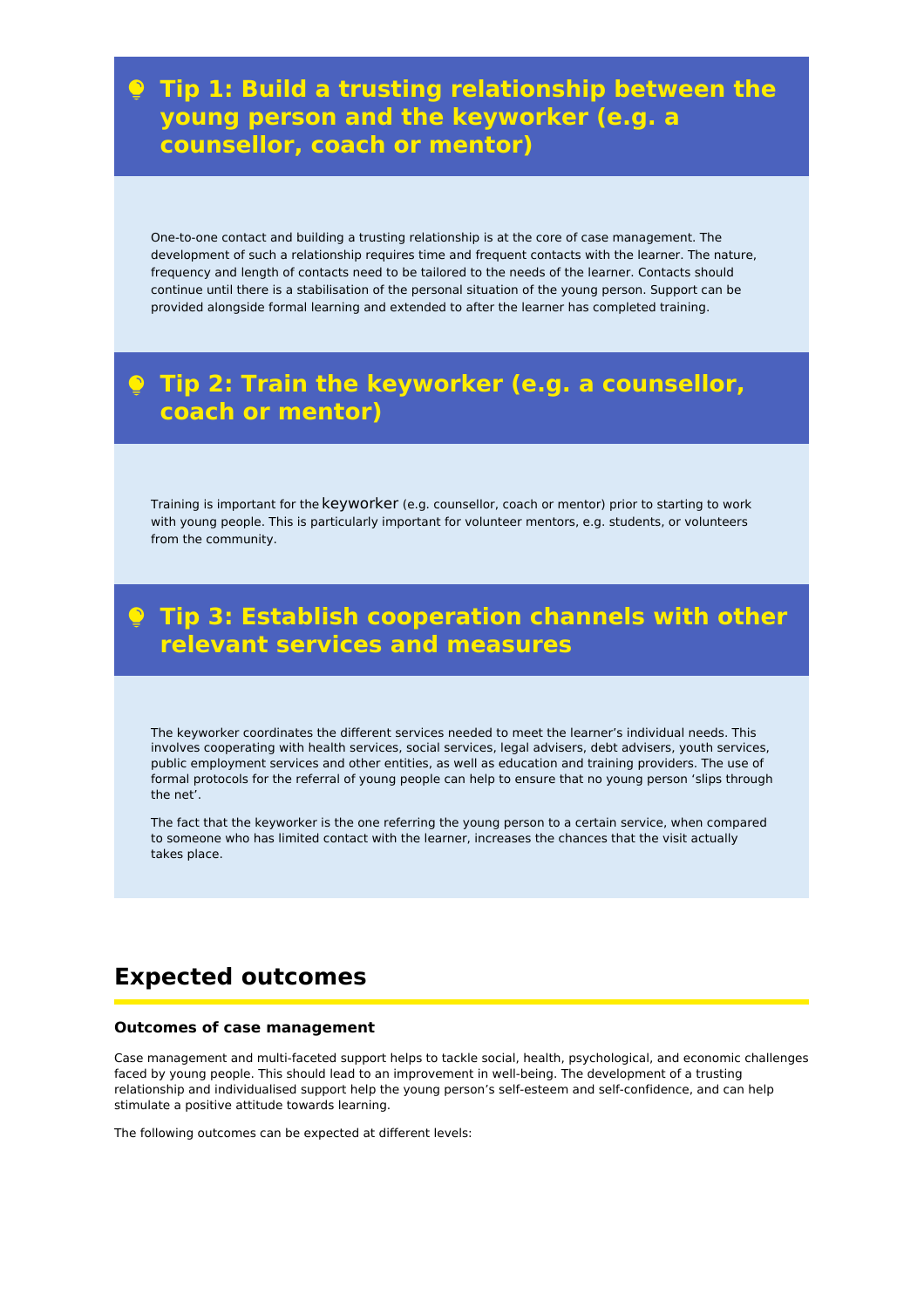





Social / health / psychological/economic challenges being tackled

- Improved well-being
- Development of a positive vision of oneself

Development of a positive attitude towards learning and education and training

Reduced risk of drop-out

#### **INDIVIDUAL INSTITUTIONAL SYSTEM**

Referral systems between schools, providers of second chance measures, and other services, are being used

Reduced risk of early leaving among students receiving support from a key worker (e.g. a counsellor, coach or mentor)

• Inter-connected services are being used

Reduced rates of early leaving among at-risk students receiving support from a key worker (e.g. a counsellor, coach or mentor)

• Increased rates of young people returning to mainstream education after receiving support from a key worker (e.g. a counsellor, coach or mentor)

• Increased rates of young people attaining an upper secondary qualification after receiving support from a key worker (e.g. a counsellor, coach or mentor)

# **Related protective factors**



# **Related resources**

# **Good practices**



**In Austria, the Youth Coaching Scheme offers high quality coaching**

#### **[Orienta4YEL](https://www.cedefop.europa.eu/en/tools/vet-toolkit-tackling-early-leaving/resources/orienta4yel)**

**Supporting educational and social inclusion of young early leavers and those at risk of early leaving through mechanisms of orientation**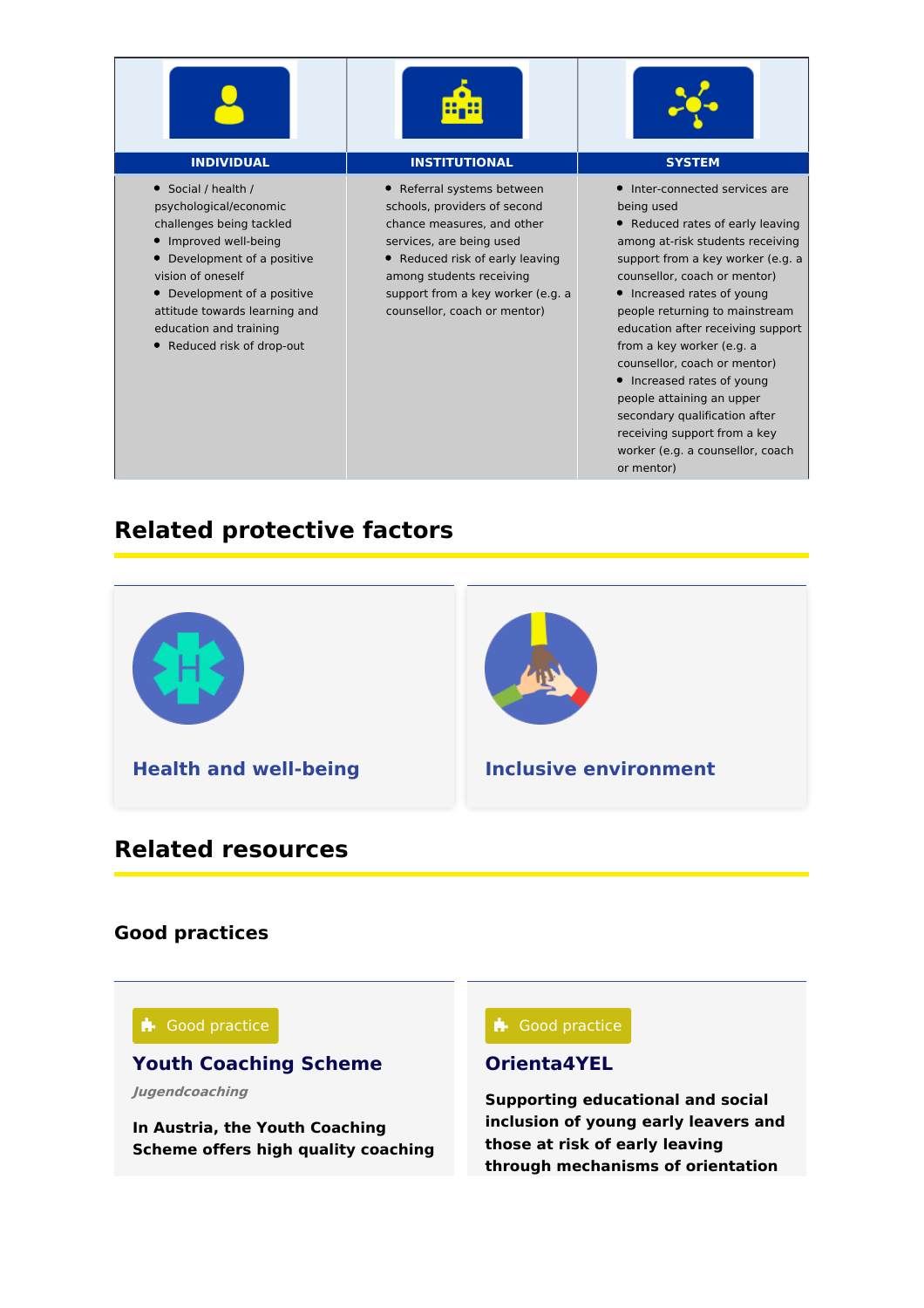**and input from other services to ensure participants are provided with support to meet their individual needs.**

**[Austria](https://www.cedefop.europa.eu/tools/vet-toolkit-tackling-early-leaving/resources?country%255B317%255D=317)**

# **[Germany](https://www.cedefop.europa.eu/tools/vet-toolkit-tackling-early-leaving/resources?country%255B326%255D=326) [Portugal](https://www.cedefop.europa.eu/tools/vet-toolkit-tackling-early-leaving/resources?country%255B338%255D=338) [Romania](https://www.cedefop.europa.eu/tools/vet-toolkit-tackling-early-leaving/resources?country%255B339%255D=339) [Spain](https://www.cedefop.europa.eu/tools/vet-toolkit-tackling-early-leaving/resources?country%255B343%255D=343) United [Kingdom](https://www.cedefop.europa.eu/tools/vet-toolkit-tackling-early-leaving/resources?country%255B344%255D=344) and tutorial action.**

### **Tools**

## $\times$  Tools

#### **PES practices for the outreach and [activation](https://www.cedefop.europa.eu/en/tools/vet-toolkit-tackling-early-leaving/resources/pes-practices-outreach-and-activation-neets) of NEETs**

**The PES handbook offers national examples of how the public employment services work in partnership with youth outreach workers and other key services to engage and support young people at risk of early leaving.**

**EU [level](https://www.cedefop.europa.eu/tools/vet-toolkit-tackling-early-leaving/resources?country%255B347%255D=347)**

### $\times$  Tools

**SOS-Network: Social Inclusion of [students/learners](https://www.cedefop.europa.eu/en/tools/vet-toolkit-tackling-early-leaving/resources/sos-network-social-inclusion-studentslearners) with special needs into mainstream VET and labour market**

**The SOS network is a practitioner's community which contributes to the social inclusiveness of disadvantaged learners or those with special needs. The website is a platform for teachers, trainers and other professionals from all over Europe who share good practices and experiences of inclusive education.**

**[International](https://www.cedefop.europa.eu/tools/vet-toolkit-tackling-early-leaving/resources?country%255B348%255D=348)**

#### $\times$  Tools

#### **DIDO - [Dropping-in](https://www.cedefop.europa.eu/en/tools/vet-toolkit-tackling-early-leaving/resources/dido-dropping-dropouts-toolkit) the dropouts toolkit**

**The DIDO toolkit contains practical tools aimed at preventing dropout in adult education.**

**[Belgium](https://www.cedefop.europa.eu/tools/vet-toolkit-tackling-early-leaving/resources?country%255B318%255D=318) [Denmark](https://www.cedefop.europa.eu/tools/vet-toolkit-tackling-early-leaving/resources?country%255B322%255D=322) [Finland](https://www.cedefop.europa.eu/tools/vet-toolkit-tackling-early-leaving/resources?country%255B324%255D=324) [Netherlands](https://www.cedefop.europa.eu/tools/vet-toolkit-tackling-early-leaving/resources?country%255B336%255D=336) [Portugal](https://www.cedefop.europa.eu/tools/vet-toolkit-tackling-early-leaving/resources?country%255B338%255D=338)**

**[Switzerland](https://www.cedefop.europa.eu/tools/vet-toolkit-tackling-early-leaving/resources?country%255B357%255D=357)** 

### **Publications**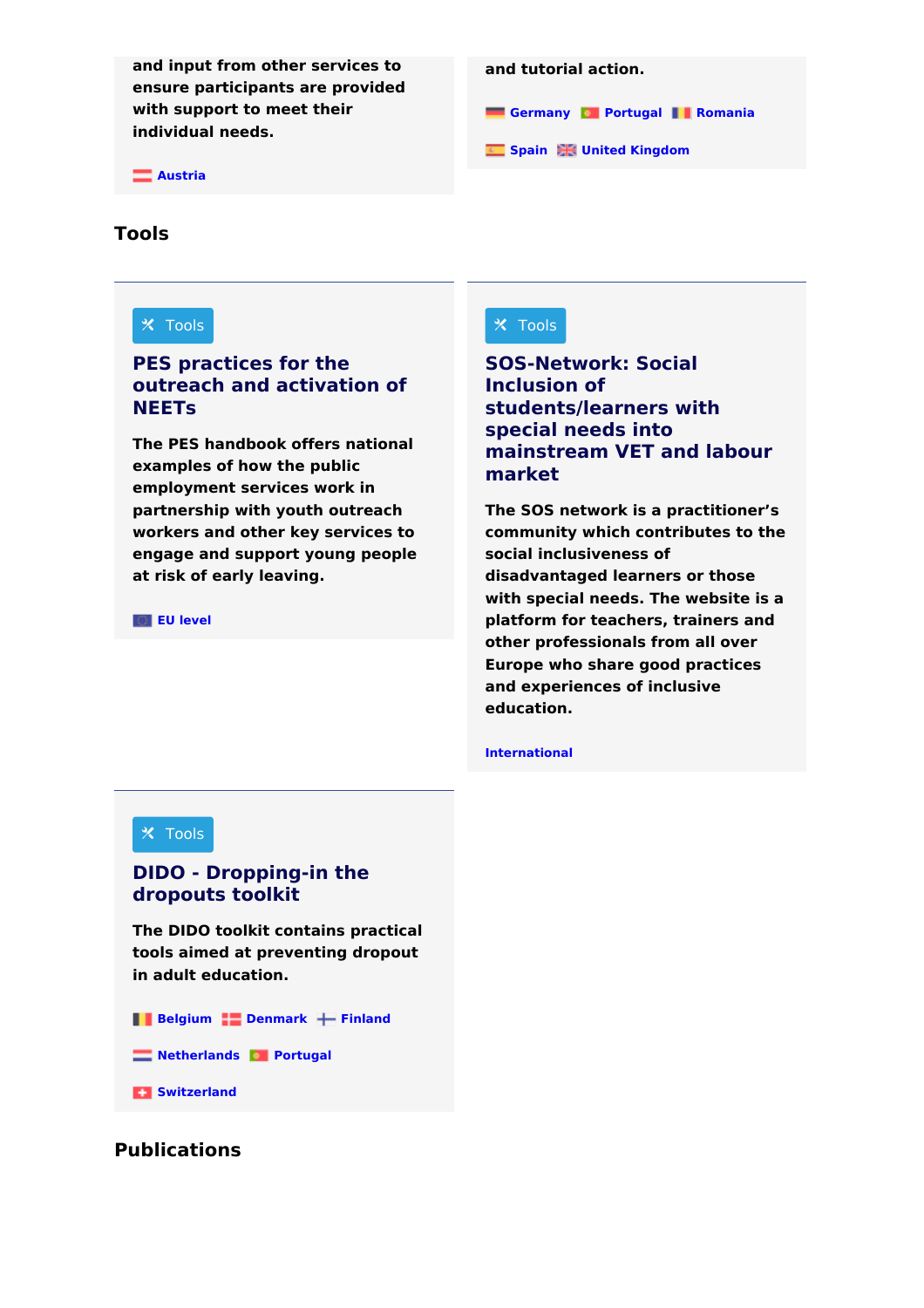#### Publications  $\Box$  Publications  $\Box$  Publications

#### **[Invest](https://www.cedefop.europa.eu/en/tools/vet-toolkit-tackling-early-leaving/resources/invest-talent) in Talent**

**In the Netherlands, the 'Invest in Talent' initiative provides practical advice on how to bring together partners from the worlds of employment, education, housing, coaching and mentoring to offer support to young people in dealing with the challenges they face in everyday life.**

**Read the initiative flyer [description](https://www.talentvooramsterdam.nl/images/tva/Talent_v_Amsterdam/EU_Invest_in_Talent__flyer_2017_1.pdf).**

### **[Prevention](https://www.cedefop.europa.eu/en/tools/vet-toolkit-tackling-early-leaving/resources/prevention-and-reduction-poverty-and-social-exclusion-through-education) and Reduction of Poverty and Social Exclusion through Education, Vocational Training and Lifelong Learning**

**This European Anti-Poverty Network (EAPN) Key Issues and Promising Practices Paper provides a grassroots assessment of the current state of play and new developments in the education field, from the perspective of people experiencing poverty and social exclusion and from NGOs providing support, guidance and services to them.**

**[Netherlands](https://www.cedefop.europa.eu/tools/vet-toolkit-tackling-early-leaving/resources?country%255B336%255D=336)**

#### $\Box$  Publications

#### **Natives and immigrants enrolled in Spanish [intermediate](https://www.cedefop.europa.eu/en/tools/vet-toolkit-tackling-early-leaving/resources/natives-and-immigrants-enrolled-spanish-intermediate-vocational-education) vocational education and training: a comparative study**

**Antoni Cerdà-Navarro, Francesca Salvà-Mut, Rubén Comas-Forgas & Mercè Morey-López**

**This article looks at the differences and similarities between Spanishborn and immigrant students enrolled in the first year of Intermediate Vocational Education (IVET) programmes in Spain.**

#### **[Spain](https://www.cedefop.europa.eu/tools/vet-toolkit-tackling-early-leaving/resources?country%255B343%255D=343)**

#### $\Box$  Publications  $\Box$  Publications

#### **[Recommendations](https://www.cedefop.europa.eu/en/tools/vet-toolkit-tackling-early-leaving/resources/recommendations-inclusive-education) on inclusive education**

**Based on the COFACE Disability S.H.I.F.T. guide for <sup>a</sup> meaningful inlusion of persons with disabilities and their families. COFACE Families Europe is <sup>a</sup> pluralistic network of civil society associations representing the interests of all families.**

**According to article 24 of the United Nations Convention on the Rights of Persons with Disabilities (UNCRPD), signed and adopted by the European Union and all its Member States, and of its General Comment No. 4, State parties must ensure the realisation of the right of persons with disabilities to education through an inclusive education system at all levels, including preschools, primary, secondary and tertiary education, vocational training and lifelong learning, extracurricular and social activities, and for all students, including persons with disabilities.**